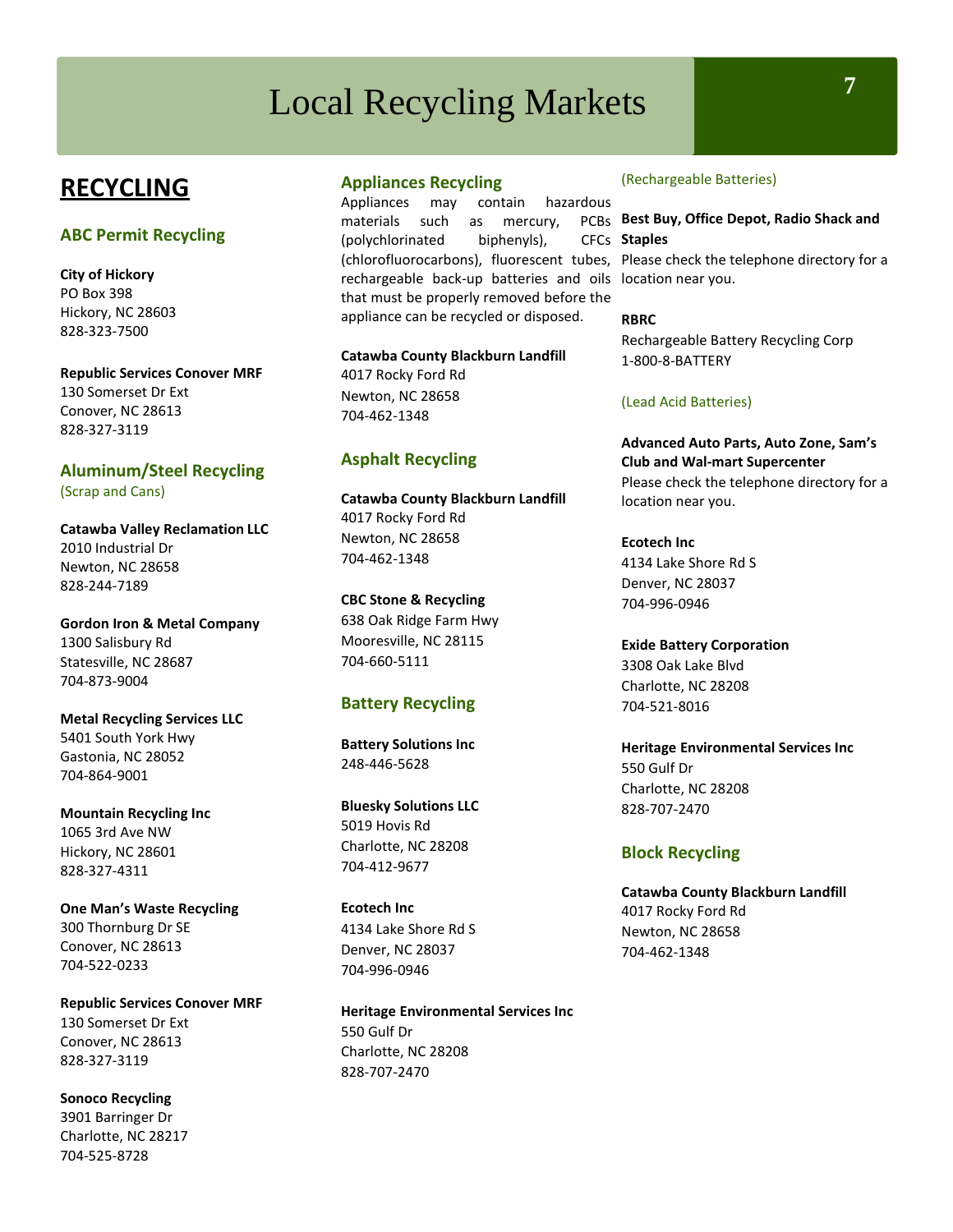**8**

For materials not listed in this local recycling markets directory please access the link to the state directory at [www.p2pays.org/DMRM/start.aspx](http://www.p2pays.org/DMRM/start.aspx)

## **Brass Recycling**

**Gordon Iron & Metal Company** 1300 Salisbury Rd Statesville, NC 28687 704-873-9004

**Metal Recycling Services LLC**  5401 South York Hwy Gastonia, NC 28052 704-864-9001

**Mountain Recycling Inc**  1065 3rd Ave NW Hickory, NC 28601 828-327-4311

## **Brick Recycling**

**Catawba County Blackburn Landfill** 4017 Rocky Ford Rd Newton, NC 28658 704-462-1348

**CBC Stone & Recycling**  638 Oak Ridge Farm Hwy Mooresville, NC 28115 704-660-5111

## **Bronze Recycling**

**Gordon Iron & Metal Company** 1300 Salisbury Rd Statesville, NC 28687 704-873-9004

**Metal Recycling Services LLC**  5401 South York Hwy Gastonia, NC 28052 704-864-9001

**Mountain Recycling Inc**  1065 3rd Ave NW Hickory, NC 28601 828-327-4311

## **Cable Recycling**

**ICE Recycling**  Thomas Bean 828-764-3687

**LD4Recycle**  Steve Maginnis 803-371-5436

**MRP Co Inc**  Joe Clayton 919-619-4856

**Reel Solutions**  3884 Rock Barn Rd Conover, NC 28613 828-459-1353

## **Cell Phone Recycling (See Electronics)**

Before recycling please remove all personal information.

## **Compact Discs (CD's & DVD's) (See Electronics)** Before recycling please remove all personal information.

**Computer Recycling (See Electronics)** Before recycling please remove all

## **Concrete Recycling**

personal information.

**Catawba County Blackburn Landfill** 4017 Rocky Ford Rd Newton, NC 28658 704-462-1348

**CBC Stone & Recycling**  638 Oak Ridge Farm Hwy Mooresville, NC 28115 704-660-5111

## **Cooking Oil Recycling**

**Blue Ridge Biofuels Facility**  3961 Rocky Ford Rd Newton, NC 28658 704-462-1348

## **Copper Recycling**

**Gordon Iron & Metal Company** 1300 Salisbury Rd Statesville, NC 28687 704-873-9004

**Metal Recycling Services LLC**  5401 South York Hwy Gastonia, NC 28052 704-864-9001

**Mountain Recycling Inc**  1065 3rd Ave NW Hickory, NC 28601 828-327-4311

## **Corrugated Cardboard**

**Catawba Valley Reclamation LLC** 2010 Industrial Dr Newton, NC 28658 828-244-7189

**One Man's Waste Recycling**  300 Thornburg Dr SE Conover, NC 28613 704-522-0233

**Republic Services Conover MRF** 130 Somerset Dr Ext Conover, NC 28613 828-327-3119

**Sonoco Recycling**  261 10th St Pl NW Hickory, NC 28601 828-327-5701

3901 Barringer Dr Charlotte, NC 28217 704-525-8728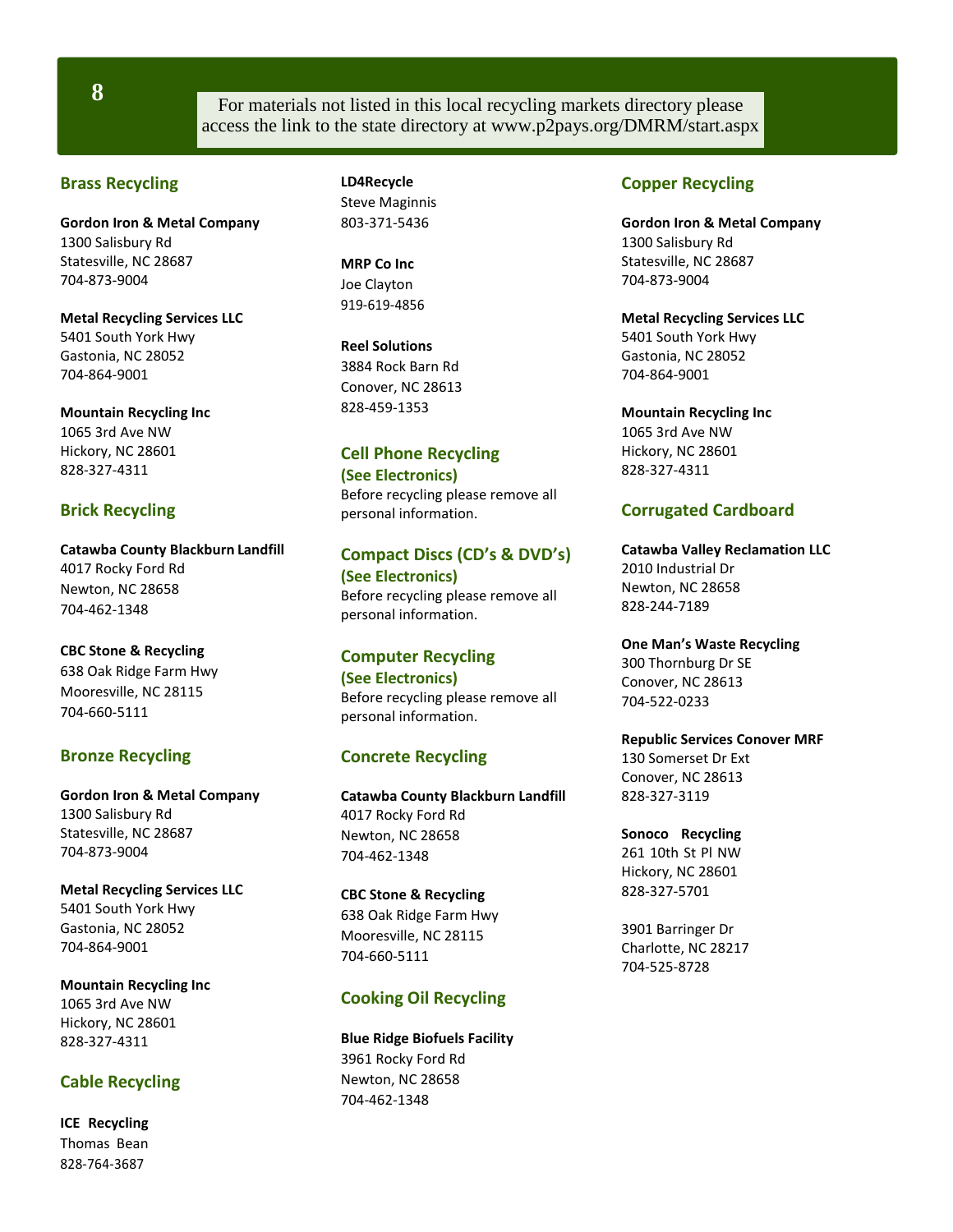## For materials not listed in this local recycling markets directory please access the link to the state directory at [www.p2pays.org/DMRM/start.aspx](http://www.p2pays.org/DMRM/start.aspx)

## **Electronics Recycling (R2 or e-Steward Certified Recyclers)**

**All Green Recycling Inc**  321 Atando Ave Charlotte, NC 28206 385-290-7881

**Bluesky Solutions LLC**  5019 Hovis Rd Charlotte, NC 28208 704-412-9677

**Colt Recycling Southeast LLC** 816 13th Street NE Hickory, NC 28601 828-358-4854

**eCycleSecure** 6900 Northpark Blvd Suite C Charlotte, NC 28216 704-376-1116

**Electronics Recyclers International (ERI)** 293 NC 740 Hwy Badin, NC 28009 704-787-3482

**Powerhouse Recycling**  175 Lane Parkway Salisbury, NC 28146 704-322-3093

**Synergy Recycling LLC**  320 S Gibson Dr Madison, NC 27025 336-548-7014

#### **Fabric Recycling**

**Bowers Fibers Inc**  4001 Yancey Rd Charlotte, NC 28217 704-523-5323

**ICE Recycling** 828-764-3687

**Leigh Fibers** 864-439-4111 **Marves Industries**  205 Cline Park Dr Hildebran, NC 28637 828-397-4400

**Pallet One** 2815 Woodtech Dr Newton, NC 28658 828-446-1889

#### **Fluorescent Lights Recycling**

**Bryant Electric Supply Inc** 222 22nd St SW Hickory, NC 28602 828-328-2295

**Ecotech Inc** 4134 Lake Shore Rd S Denver, NC 28037 704-996-0946

**Heritage Environmental Services Inc** 550 Gulf Dr Charlotte, NC 28208 828-707-2470

**STAT Inc** 3062 Eli Ln Hudson, NC 28638 828-396-2304

**Home Depot and Lowes** Please check the telephone directory for a location near you. (Program is limited to compact fluorescent light bulbs only, no tubes).

#### **Foam Recycling**

**ICC** 6005 Hwy 10 West Hickory, NC 28602 704-462-1990

**ICE Recycling** 828-764-3687 **Pallet One** 2815 Woodtech Dr Newton, NC 28658 828-446-1889

## **Garbage Collection & Hauling**

Catawba County has a franchise agreement with Republic Services granting them an exclusive license to transport and dispose of all solid waste.

**Republic Services**

PO Box 1097 Conover, NC 28613 828-256-2158 / 828-327-3119

#### **Glass Recycling**

**Republic Services Conover MRF** 130 Somerset Dr Ext Conover, NC 28613 828-327-3119

#### **Hazardous Waste**

**Clean Harbors Environmental Services**  208 Watlington Industrial Drive Reidsville, NC 27320 336-342-6106

**Ecoflo Inc** 2750 Patterson St Greensboro, NC 27407 800-999-6510

**Safety-Kleen Systems**  2320 Yadkin Ave Charlotte, NC 28205 704-375-0098

**STAT Inc** 3062 Eli Ln Hudson, NC 28638 828-396-2304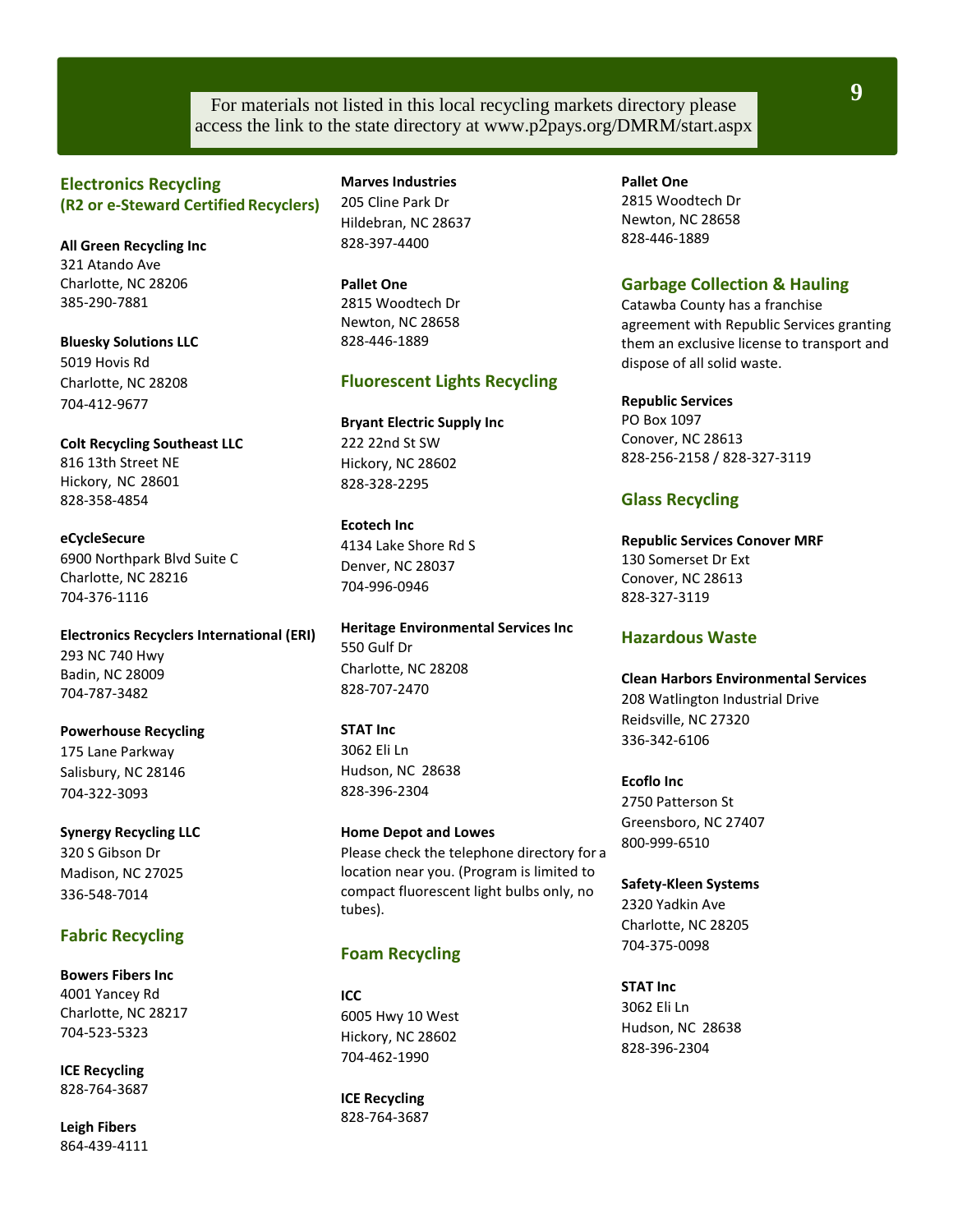**10**

For materials not listed in this local recycling markets directory please access the link to the state directory at [www.p2pays.org/DMRM/start.aspx](http://www.p2pays.org/DMRM/start.aspx)

## **Ink Cartridge Recycling (See Electronics)**

**Cartridge World** 828-322-1001

**Best Buy, Office Depot, Office Max, Staples and Walgreens** Please check the telephone directory for a location near you. (Programs are limited)

## **Iron Recycling**

**Gordon Iron & Metal Company** 1300 Salisbury Rd Statesville, NC 28687 704-873-9004

**Metal Recycling Services LLC**  5401 South York Hwy Gastonia, NC 28052 704-864-9001

**Mountain Recycling Inc**  1065 3rd Ave NW Hickory, NC 28601 828-327-4311

## **Lead Recycling**

**Gordon Iron & Metal Company** 1300 Salisbury Rd Statesville, NC 28687 704-873-9004

**Metal Recycling Services LLC**  5401 South York Hwy Gastonia, NC 28052 704-864-9001

## **Leather**

**Carroll Leather** 828-466-5489

**theleathercollection**  3664 Springs Rd NE Hickory, NC 28601 828-256-9773 / 312-1799

**Mercury Containing Material (See Hazardous Waste)**

## **Oil & Oil Filters Recycling**

**Ecotech Inc** 4134 Lake Shore Rd S Denver, NC 28037 704-996-0946

**HAZ Mat Environmental Services** Charlotte, NC 704-332-5600

**Heritage Crystal Clean**  2115 Speedrail Ct Concord, NC 704-376-9636

**Heritage Environmental Services Inc** 550 Gulf Dr Charlotte, NC 28208 828-707-2470

**Safety-Kleen Systems**  2320 Yadkin Ave Charlotte, NC 28205 704-375-0098

**Advance Auto Parts, Auto Zone, Tractor Supply and Walmart Tire & Lube Express**  Please check the telephone directory for a location near you. (Limit 5 gallons)

#### **Packing Material** (Packing peanuts)

## **US Post Office** 218 S Main Ave Newton, NC 28658 828-464-4031

## **Paint**

**Ecoflo Inc** 2750 Patterson St Greensboro, NC 27407 800-999-6510

**Heritage Environmental Services Inc** 550 Gulf Dr Charlotte, NC 28208 828-707-2470

**Heritage Crystal Clean**  2115 Speedrail Ct Concord, NC 704-376-9636

**STAT Inc** 3062 Eli Ln Hudson, NC 28638 828-396-2304

## **Pallets**

**Catawba County Blackburn Landfill** 4017 Rocky Ford Rd Newton, NC 28658 704-462-1348

**One Man's Waste Recycling** 300 Thornburg Dr SE Conover, NC 28613 704-522-0233

**Pallet One** 2815 Woodtech Dr Newton, NC 28658 828-446-1889

## **Paper Recycling**

Paper may include office paper, colored paper, computer paper, envelopes, manila file folders, newspaper, magazines, phone books, corrugated cardboard, etc. Some companies require separation and some companies will take a mixed blend of all paper types. Each recycling company will explain their requirements. Revenue could be received for paper materials.

**ICE Recycling** 828-764-3687

**One Man's Waste Recycling**  300 Thornburg Dr SE Conover, NC 28613 704-522-0233

**Republic Services Conover MRF** 130 Somerset Dr Ext Conover, NC 28613 828-327-3119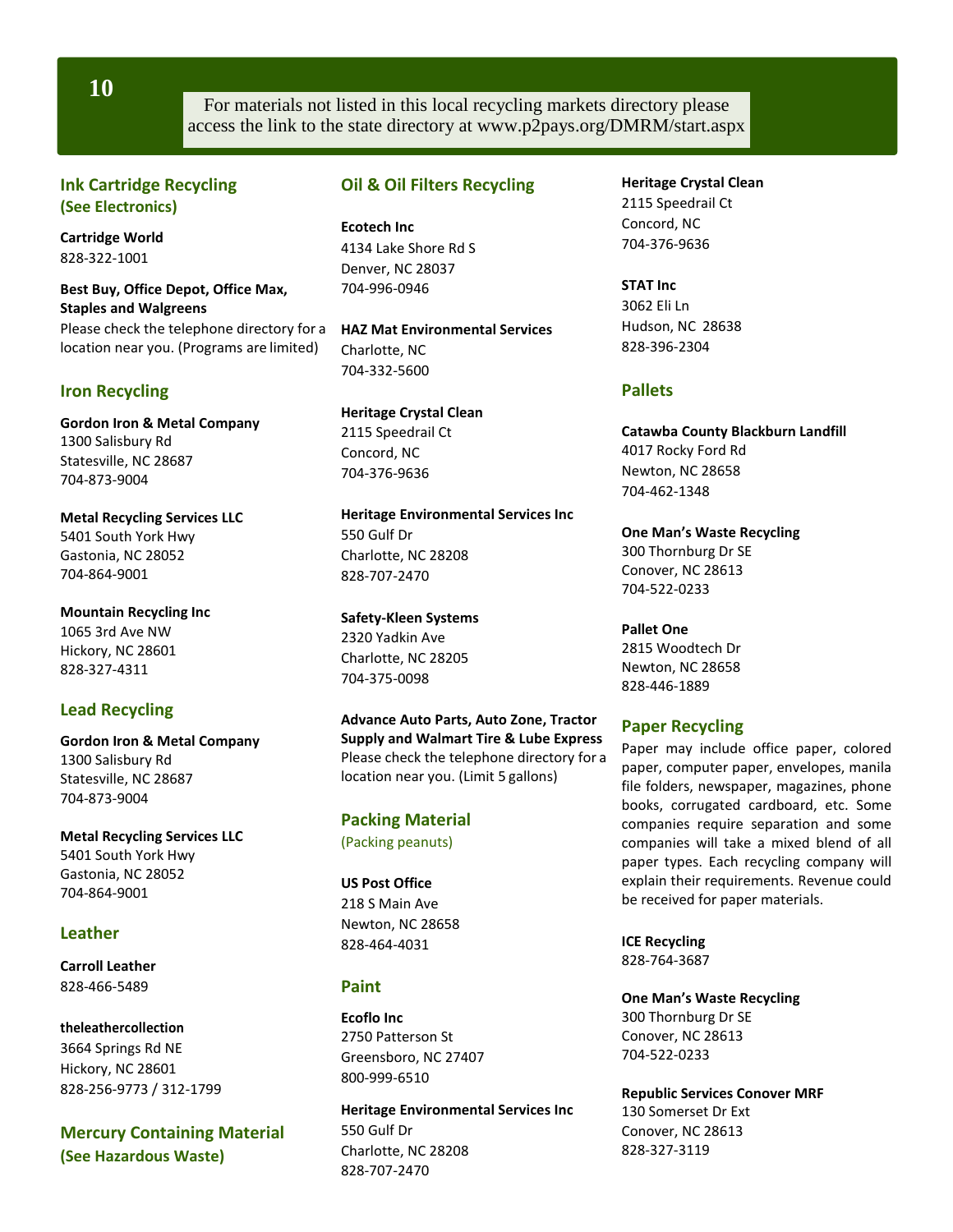For materials not listed in this local recycling markets directory please access the link to the state directory at [www.p2pays.org/DMRM/start.aspx](http://www.p2pays.org/DMRM/start.aspx)

### **Paper Recycling (continued)**

**Sonoco Recycling**  261 10th St Pl NW Hickory, NC 28601 828-327-5701

3901 Barringer Dr Charlotte, NC 28217 704-525-8728

#### (Paper Shredding/Destruction)

#### **Enviro-Shred**

1045 2nd Ave NW Hickory, NC 28601 828-328-9333

**First Class Document Destruction** 333 Main Ave NE Hickory, NC 28601 828-324-4040

**Republic Services Conover MRF** 130 Somerset Dr Ext Conover, NC 28613 828-327-3119

#### (Paper Tubes/Cores)

**Pallet One** 2815 Woodtech Dr Newton, NC 28658 828-446-1889

**Republic Services Conover MRF** 130 Somerset Dr Ext Conover, NC 28613 828-327-3119

**Sonoco Recycling**  261 10th St Pl NW Hickory, NC 28601 828-327-5701

3901 Barringer Dr Charlotte, NC 28217 704-525-8728

#### **Plastics Recycling**

Plastics take many forms, from rigid bottles to flexible stretch wrap. All plastics, cones, film and rolls can be recycled at the Republic Services Facility in Conover.

**Commercial Plastics Recycling Inc** 721 Shea Rd Newton, NC 28658 828-466-2711

**ICE Recycling** 828-764-3687

**One Man's Waste Recycling**  300 Thornburg Dr SE Conover, NC 28613 704-522-0233

**Pallet One** 2815 Woodtech Dr Newton, NC 28658 828-446-1889

**Plastic Materials, LLC.** 210 Ash St Lowell, NC 28098 704-813-0501

**Republic Services Conover MRF** 130 Somerset Dr Ext Conover, NC 28613 828-327-3119

**Sonoco Recycling**  261 10th St Pl NW Hickory, NC 28601 828-327-5701

3901 Barringer Dr Charlotte, NC 28217 704-525-8728

#### (Plastic Agricultural Pesticide Containers)

Accepted from areas farmers and turf businesses.

**Agricultural Resources Center**  1175 South Brady Ave Newton, NC 28658 828-465-8240

**Catawba County Blackburn Landfill** 4017 Rocky Ford Rd Newton, NC 28658 704-462-1348

(Plastic Bags, Bubble Wrap, Film, Shrink Wrap, Mattress/Furniture Bags, Packaging \*Stickers must be removed\*)

**ICE Recycling** 828-764-3687

**One Man's Waste Recycling**  300 Thornburg Dr SE Conover, NC 28613 704-522-0233

**Pallet One** 2815 Woodtech Dr Newton, NC 28658 828-446-1889

**Plastic Materials, LLC.** 210 Ash St Lowell, NC 28098 704-813-0501

**Republic Services Conover MRF** 130 Somerset Dr Ext Conover, NC 28613 828-327-3119